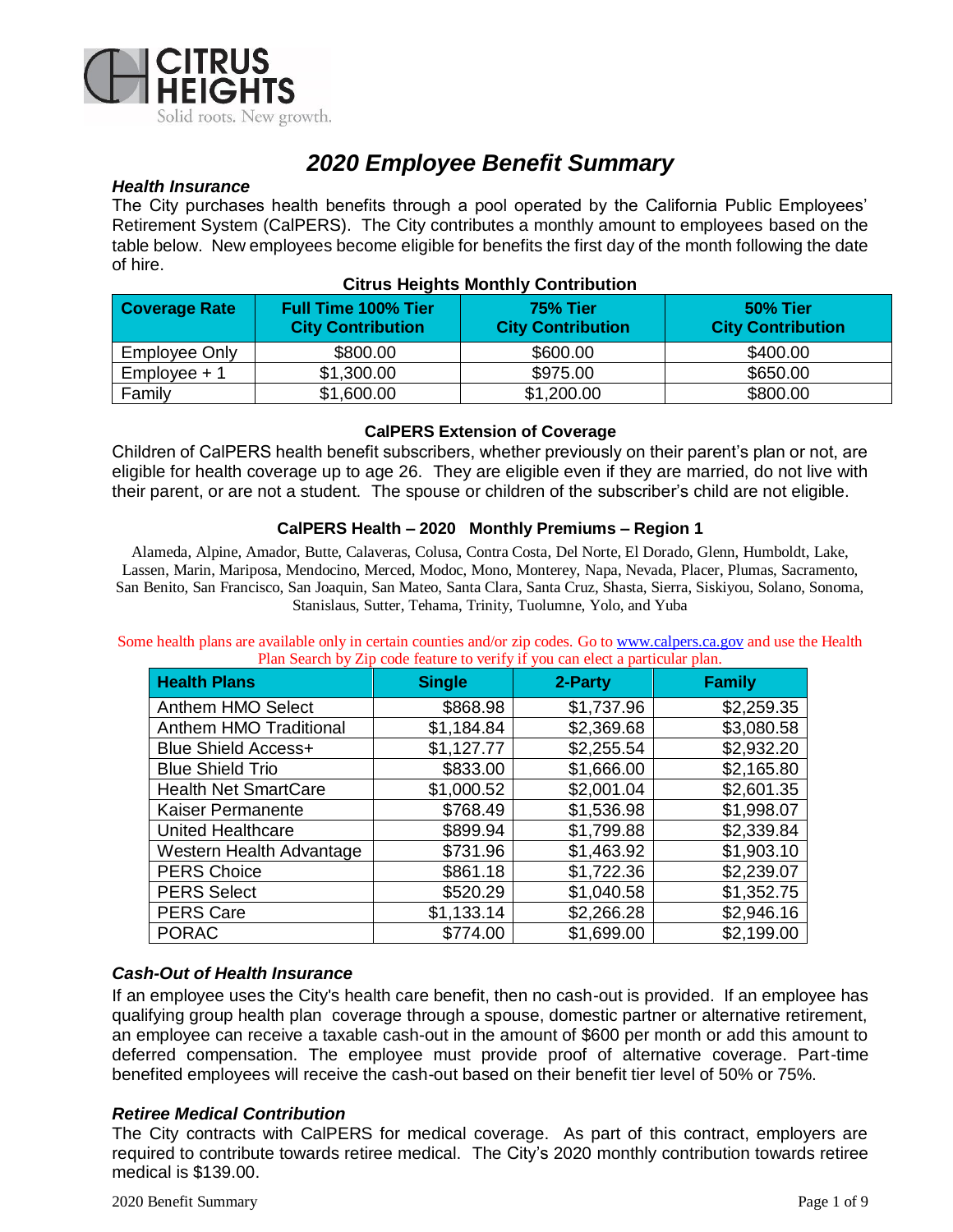#### *Dental Insurance*

The City contracts with Delta Dental to provide dental insurance coverage for our employees. New employees become eligible for dental benefits the first day of the month following the date of hire. Dental premiums for full-time employees and their dependents are paid 100% by the City. If an employee is a part-time, benefited employee, the City will pay 100% of the employee's premium. The employee's spouse and dependents' premiums are based upon the employee's tier system. Dental benefit features include basic, preventative, and major dental care. There is a calendar year maximum of \$1,500. The dental program also covers up to a \$1,500 per child and adult for orthodontics services as a one-time contribution. Children are eligible for dental coverage up to age 26.

| <b>Employee Only</b>   | \$48.80 |
|------------------------|---------|
| $Employee + 1$         | \$93.03 |
| $Employee + 2$ or more |         |

#### **Delta Dental – 2020 Monthly Premiums**

#### *Vision Insurance*

The City contracts with Vision Service Plan to provide vision insurance coverage for our employees. New employees become eligible for vision benefits the first day of the month following the date of hire. Vision premiums for full-time and part-time, benefited employees and their dependents are paid 100% by the City. Vision benefit features include but are not limited to: annual eye exam and covered standard lenses, contact lenses, and frames from an in-network physician. Children are eligible for vision coverage up to age 26.

#### **Vision Service Plan – 2020 Monthly Premiums**

| <b>Employee Only</b>                                      | \$14.85 |
|-----------------------------------------------------------|---------|
| $Employee + 1$                                            | \$14.85 |
| Employee + Children (2 or more children, NO spouse or DP) | \$14.85 |
| Family (Employee + child or children AND spouse or DP)    | \$14.85 |

## *Flexible Spending Account*

The City offers employees the ability to use pre-tax dollars for reimbursement of eligible medical expenses not covered by the insurance programs and for dependent care. These two programs are called the "Medical Reimbursement Program" and the "Dependent Care Program".

New employees become eligible to participate in the medical reimbursement program six months following the date of hire and become eligible to participate in the dependent care reimbursement program the first day of the month following the date of hire. Employees are eligible to elect up to \$5,000 annually for dependent care and \$2,700 annually for medical reimbursement. Election amount(s) will be deducted over 24 pay periods.

| <b>Type of Flexible</b><br><b>Spending Accounts</b> | <b>Waiting Period</b>                                       | <b>Annual Election</b><br><b>Allowable</b> |
|-----------------------------------------------------|-------------------------------------------------------------|--------------------------------------------|
| <b>Medical Reimbursement</b>                        | $1st$ day of the month following 6-<br>Month waiting period | \$2,700 Maximum                            |
| Dependent Care                                      | 1st day of the month following<br>date of hire              | \$5,000 Maximum                            |

## *Long Term Disability Insurance*

The City contracts with Prudential Insurance to provide long-term disability insurance. New employees are enrolled into the Long Term Disability program the first day of the month following the date of hire. The City pays for the cost of coverage. Coverage includes 60% of monthly earnings to a maximum benefit of \$12,750 per month; there is a 30-day waiting period; benefits are paid for the duration of a qualifying disability. Part-time, regular employees working at least 20 hours per week qualify for this benefit. Since the City pays the premium on behalf of the employee, if an employee were to receive a benefit – the amount received would be taxable.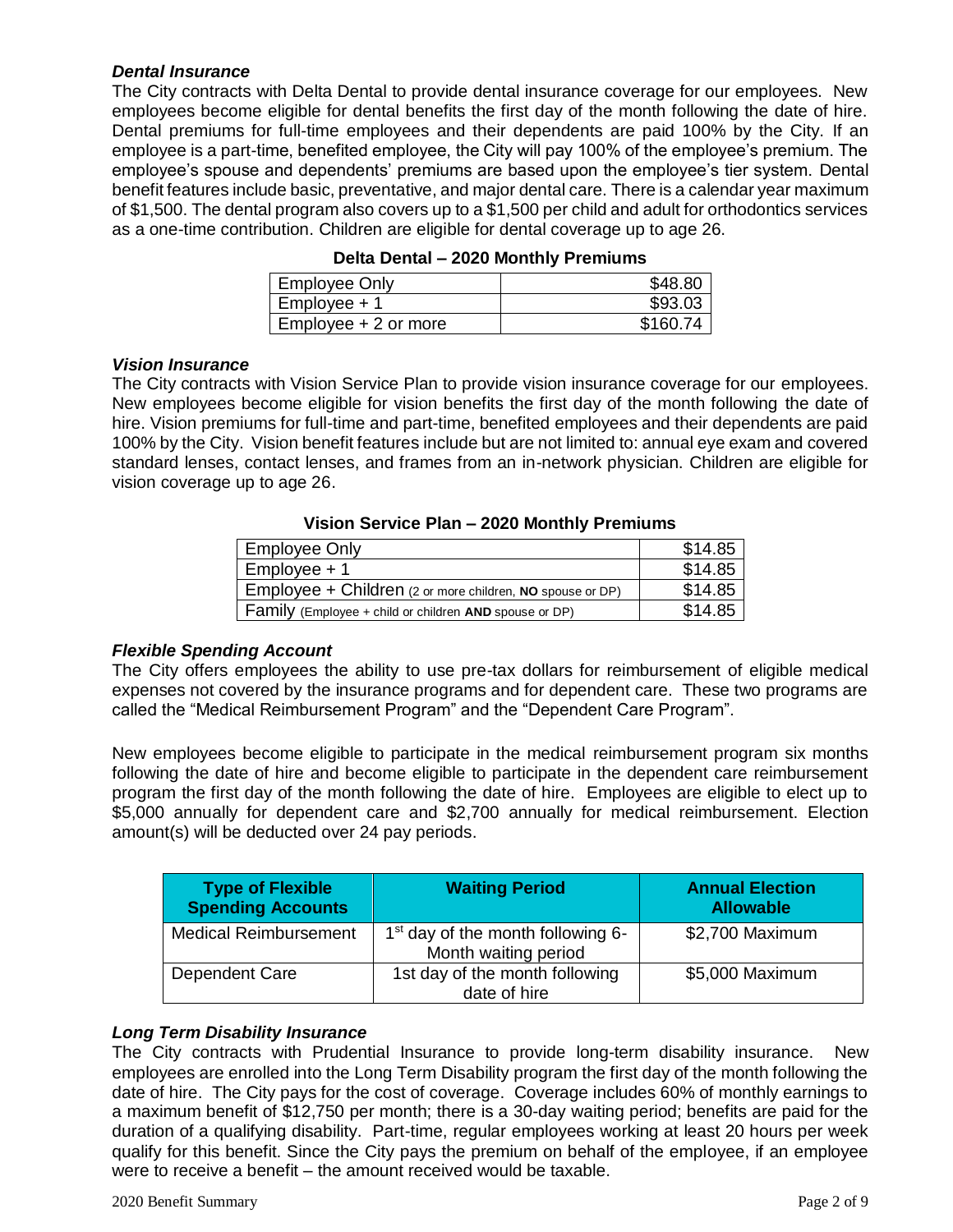#### **Prudential Insurance – Monthly Premium**

#### *Life Insurance*

The City currently contracts with Prudential Insurance for life insurance benefits for our employees. Basic Life Insurance/AD&D is effective on the first day of the month following the date of hire and upon the completion of the enrollment process. The City pays the premium for basic life and accidental death and dismemberment (AD&D) – \$100,000 for management employees and \$50,000 for all other benefited employees.

**Age Reductions** – Under this plan, coverage reduces 35% at age 65, 50% at age 70. Spouse/registered domestic partner coverage will be reduced as the employee ages by 35% at age 65 and 50% at age 70.

Employees have the opportunity to purchase additional life insurance via a payroll deduction through the additional life insurance program for themselves, their spouse, domestic partner, and children. This is a portable benefit. Employees have a "guaranteed" amount of additional life insurance coverage that can be purchased without any review by underwriting if you apply within 31 days of becoming eligible. Below is a chart showing these amounts:

| <b>Guaranteed Amount</b>           | <b>Maximum Purchase</b>                    |  |
|------------------------------------|--------------------------------------------|--|
| Employee - \$150,000               | Employee - The lesser of \$500,000, not to |  |
|                                    | exceed 7 times your annual earnings.       |  |
| Spouse/Domestic Partner - \$25,000 | Spouse/Domestic Partner -                  |  |
|                                    | $\frac{1}{2}$ of the employee amount       |  |
| Dependent Child                    | Age limit 26                               |  |
| \$2,000                            | The children rates are based on a per unit |  |
| \$4,000                            | cost, not per child cost.                  |  |
| \$6,000                            |                                            |  |
| \$8,000                            |                                            |  |
| \$10,000 max                       |                                            |  |

## *Retirement & Deferred Compensation*

## *Defined Retirement Benefit*

The City has contracted with the California Public Employees' Retirement System (CalPERS) to provide retirement benefits for our employees. The CalPERS retirement program is a defined benefit program. Employees need to contact CalPERS @ [www.calpers.ca.gov](http://www.calpers.ca.gov/) with specific retirement questions.

## *Member Retirement Benefit Contribution*

Miscellaneous members will be required to contribute based on the retirement formula for which they are eligible (see Retirement Benefit Formulas section below).

| Miscellaneous 2.7@ 55 | 8%                                                          |
|-----------------------|-------------------------------------------------------------|
| Miscellaneous 2 @ 55  | 7%                                                          |
| Miscellaneous 2 @ 62  | 50% of normal cost currently at 6.75% (may change annually) |

Local Safety members will be required to contribute based on the retirement formula for which they are eligible (see Retirement Benefit Formulas section below).

| Safety 3 @ 50   | 9%                                                        |
|-----------------|-----------------------------------------------------------|
| Safety 3 @ 55   | 9%                                                        |
| Safety 2.7 @ 57 | 50% of normal cost currently at 12% (may change annually) |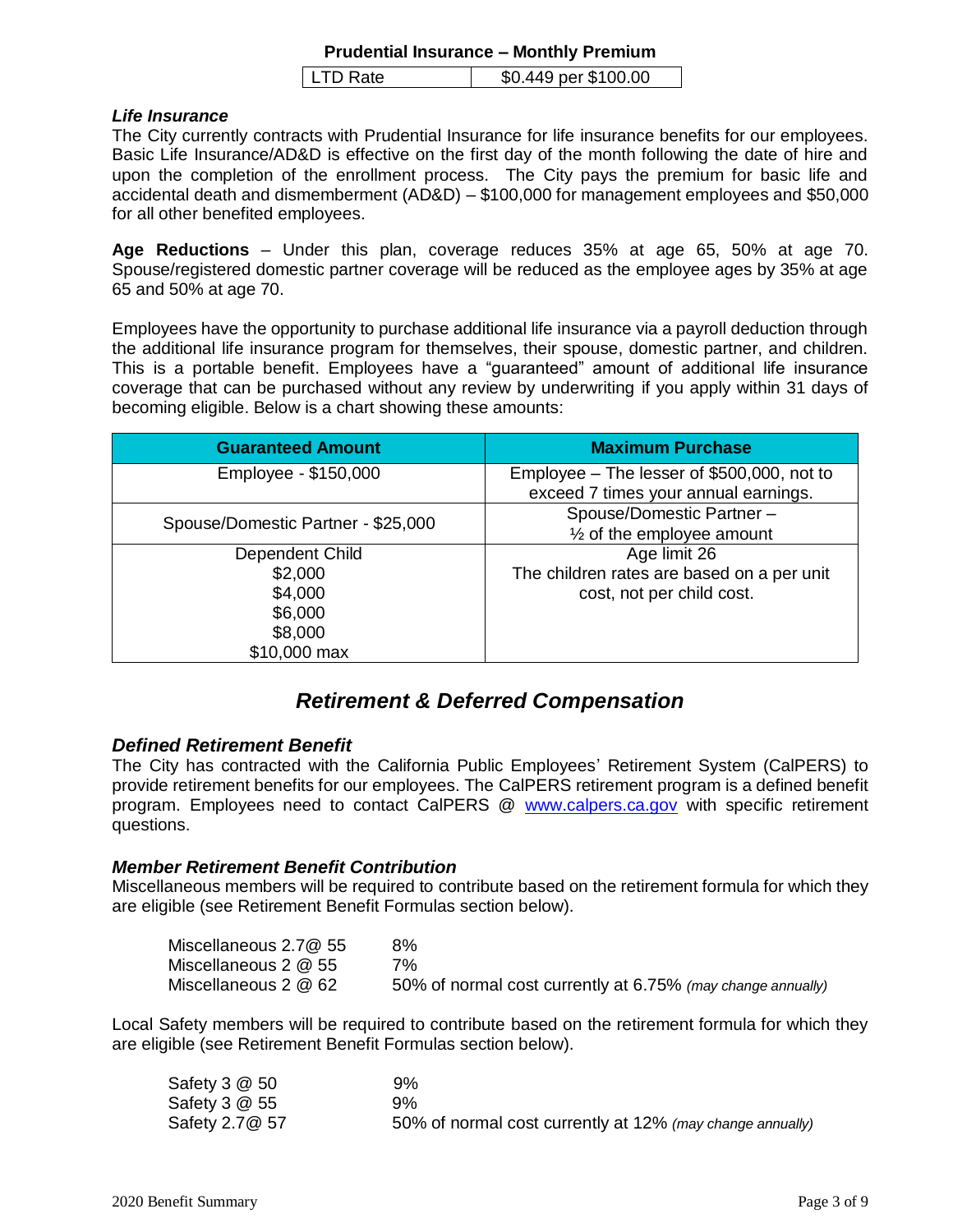## *Employee Cost Sharing of Employer Rate*

| Safety 3 @ 50 | 3% |
|---------------|----|
| Safety 3 @ 55 | 3% |

## *Retirement Benefit Formula*

The benefit formula is determined by an employee's date of hire, classification, status with CalPERS.

#### **For employees hired on or after January 1, 2013**

New members to the CalPERS Retirement System **OR** prior member of CalPERS or a reciprocal retirement system with more than a 6-month break in service:

*Miscellaneous 2% @ 62 Formula, three-year average compensation method Safety 2.7% @ 57 Formula, three-year average compensation method*

#### **Prior member of CalPERS or reciprocal retirement system with less than 6-month break in service**

*Miscellaneous 2% @ 55 Formula, three-year average compensation method Safety 3% @ 55 Formula, three-year average compensation method*

#### **Prior City of Citrus Heights Employee**

For employees hired prior to August 15, 2011, the formula and compensation method used in calculating retirement benefits are as follows:

*Miscellaneous Personnel – [2.7% @ 55](mailto:2.7%25@55) Formula, one-year final compensation method Local Safety Personnel – 3% @ 50 Formula, one-year final compensation method*

For employees hired on or after August 15, 2011, the formula and compensation method used in calculating retirement benefits are as follows:

*Miscellaneous Personnel – 2% @ 55 Formula, three-year average compensation method Local Safety Personnel – 3% @ 55 Formula, three-year average compensation method*

Miscellaneous & Safety – employee returns with the same formula as during previous employment; formula will depend upon date of appointment in the CalPERS system for initial employment with Citrus Heights.

The City provides the 4<sup>th</sup> level Survivor Benefits for all employees. This benefit provides a monthly allowance for dependents should an employee die before retiring from City service.

| Benefit<br>Level | <b>I</b> One<br>Survivor | Two             | Survivors Three or more Survivors |
|------------------|--------------------------|-----------------|-----------------------------------|
| Level 4          | <u> ISQ50</u>            | $\sqrt{31.900}$ | \$2.280                           |

## **Monthly Benefit Levels**

#### **Eligible Survivors**

 A surviving spouse is a husband or wife who was legally married to the member either one year before his/her death, or before the occurrence of the injury or onset of the illness that resulted in the member's death. A surviving spouse is entitled to the 1959 Survivor Benefit as long as he/she has provided care to an eligible child, OR is at least age 60. A surviving spouse may remarry and continue to receive his/her allowance.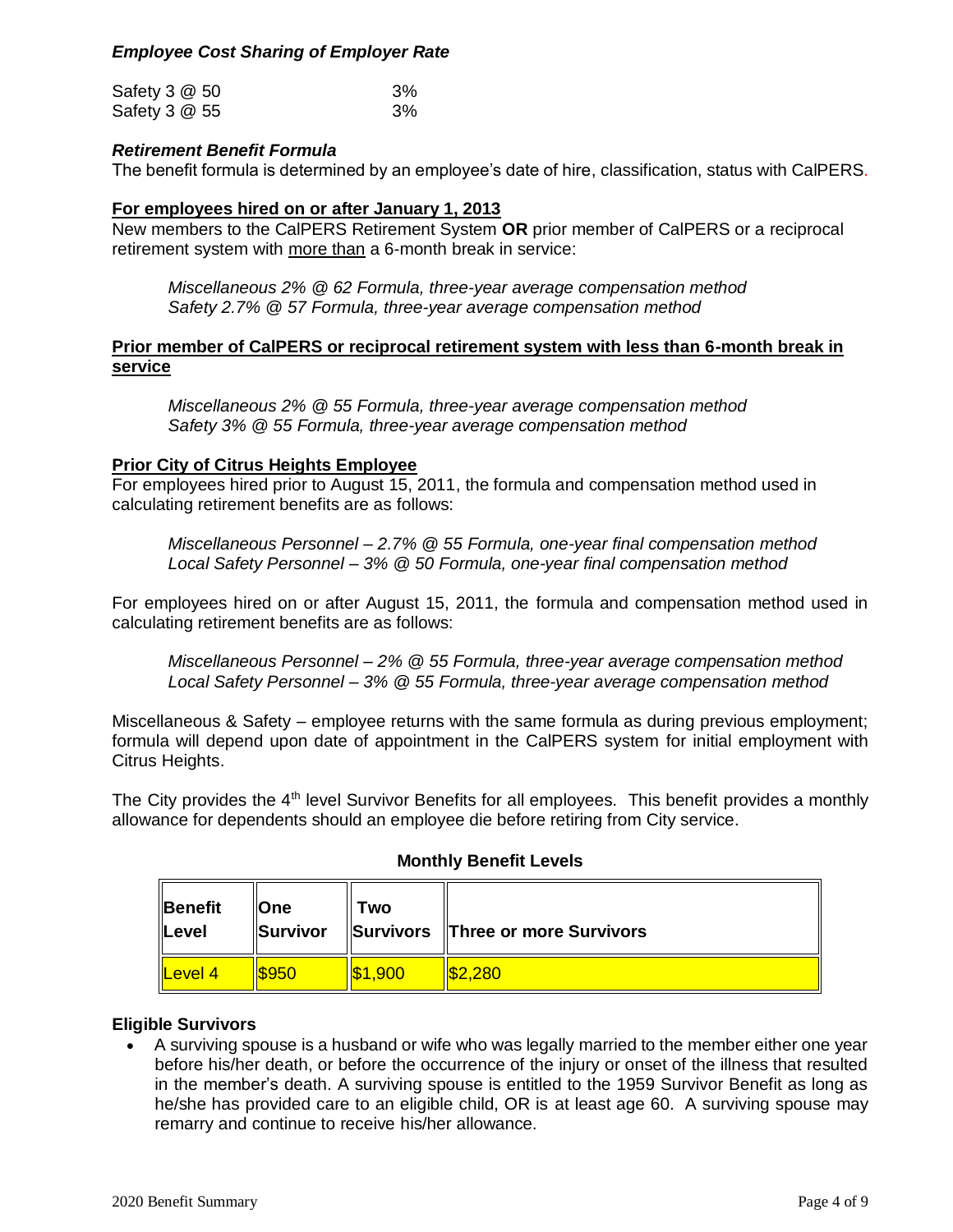- An unmarried child of the member or an unmarried stepchild (if the child was living in a parentchild relationship) is eligible while under age 22. An unmarried child incapacitated because of a disability, which began before age 22, may be entitled to the benefit until the disability ends. If a child is in the care of a guardian or is living on his own, the child's portion of the benefit is payable to the guardian or to the child directly, rather than to the surviving spouse.
- A parent may be eligible if there is no surviving spouse or eligible children, and the parent was dependent on the member for at least half of his/her support at the time of the member's death.

#### *Deferred Compensation*

Employees are eligible to participate in the City's designated 457 Deferred Compensation Plan at any time. This program allows employees to save pre-tax dollars for their future retirement. Participating management staff receives up to a 3% match based on salary.

#### *401 (a) Plan*

Executive level employees participate in the City's 401 (a) Plan. This program allows them to save additional pre-tax dollars for their future retirement. Executive level employees receive 5% City match up to the IRS limit.

## *Leave Benefits*

#### *Annual Leave*

The City does not have a traditional vacation and sick leave program. An employee is eligible to earn up to 136 hours per year and increases based on years of service. The number of Annual Leave hours accrued each year is based on years of service as shown below.

| <b>Years of Service</b>      | <b>Annual Accrual</b> | <b>Maximum Accrual</b> |
|------------------------------|-----------------------|------------------------|
|                              |                       |                        |
| 0 through 4                  | 136 hours             | 272 hours              |
| Beginning year 5 through 9   | 160 hours             | 320 hours              |
| Beginning year 10 through 14 | 184 hours             | 368 hours              |
| Beginning year 15 through 19 | 200 hours             | 400 hours              |
| Beginning year 20 and beyond | 240 hours             | 480 hours              |

Maximum accrual is two times the annual accrual rate.

#### *Long Term Medical Leave*

The City has a Long Term Medical Leave program for extended illnesses or medical conditions that require the employee to miss work. Employees accrue 40 hours of Long Term Medical Leave annually and it can be utilized after using 24 hours of other leave for the same condition. No maximum accrual limitation exists. Employees may use their Long Term Medical Leave for themselves or the care for their immediate family. However, the employee is unable to cash-out any Long Term Medical Leave, even upon termination of employment.

#### *Holidays*

The City generally observes 12 holidays when the offices are closed. Two (2) floating holidays are also credited to eligible employees at the beginning of each calendar year. Holiday benefits are provided in different configurations based on the employee's shift schedule as outlined below.

- Non-sworn and sworn employees (non-patrol) Provides 12 holidays at the rate of 8 hours per holiday. In addition, 2 floating holidays (totaling 16 hours) are provided at the beginning of the calendar year.
- Non-sworn Communication and Record Center employees–Provides all non-sworn employees with 5% holiday pay in-lieu of observing holidays. See your supervisor for details.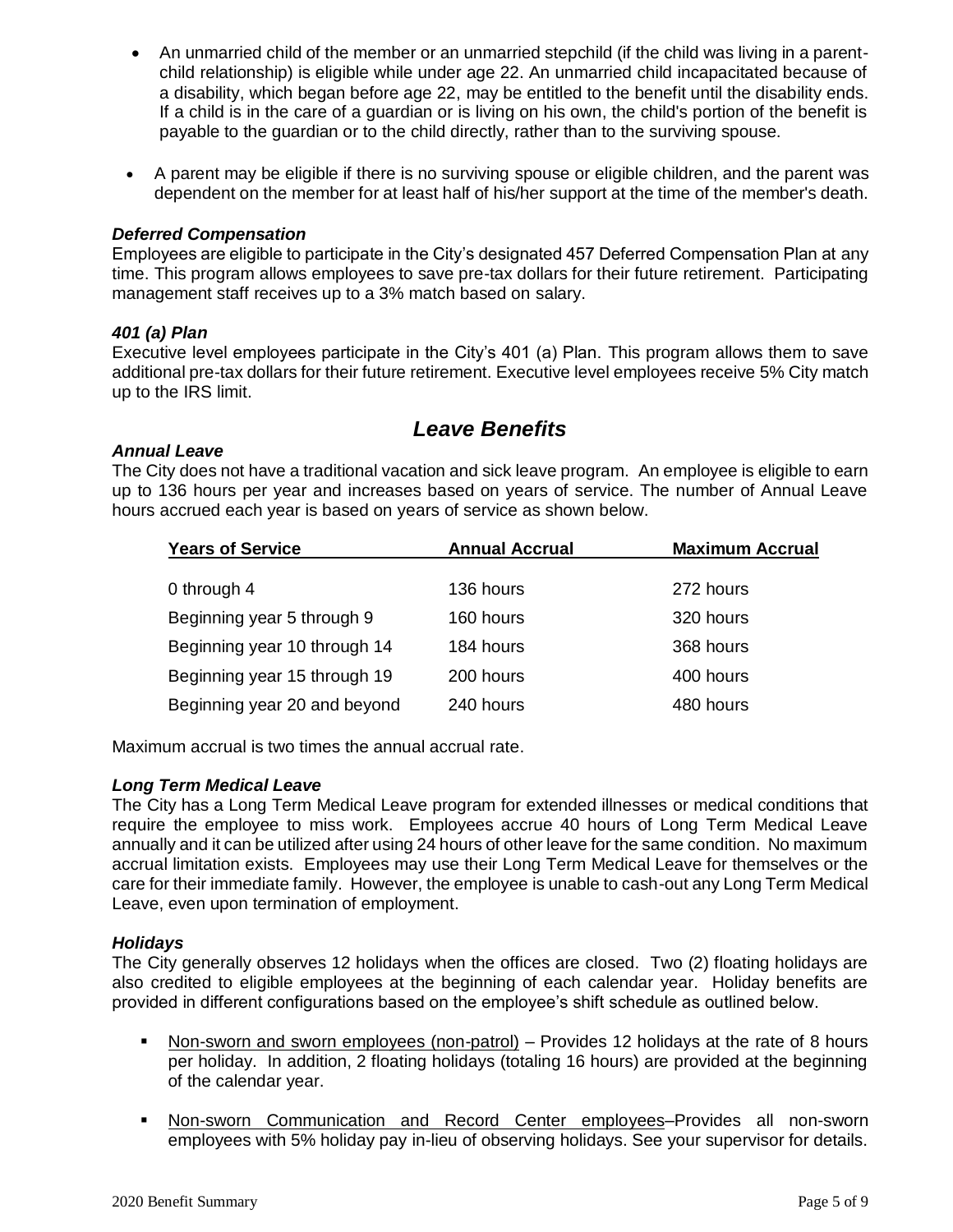Patrol sworn employees and Patrol CSO employees – 160 hours (4 weeks of paid time off based on regularly scheduled hours worked per week) are banked as Sabbatical to be used in annual Mini-Sabbatical bundle. The 160 hours is calculated by taking 12 holidays times 8 hours times 1.5 (overtime – assuming holidays are worked) plus 16 floating holiday hours equals 160 hours ((12 x 8 x 1.5) + 16) = 160. Sabbatical hours are not eligible for cash out.

## *Management Leave*

Management staff receives 80 hours of Management Leave at the beginning of each fiscal year. The leave must be used within the fiscal year credited or up to 40 hours may be carried over into the next fiscal year. Carryover hours are not eligible for cash out. Management employees hired after the first day of the fiscal year will receive a pro-rated amount of these hours. Executive staff receives 120 hours.

#### *Bereavement*

On the date of hire, employees are entitled to 24 hours of Bereavement Leave per event due to the death of a member of an employee's immediate family. *See portal for more information.*

#### *California Family Rights Act (CFRA)*

Eligible employees will receive up to 12 weeks of unpaid leave for covered events in a 12-month period. CFRA covers absences for the birth or adoption of a child or to care for the employee's own serious health condition or that of his or her spouse, registered domestic partner, child, or parent. In order to be eligible, the employee must have worked for the agency for at least 12 months AND worked at least 1,250 hours in the 12 months preceding the leave. *See Human Resources Department for more information.*

#### *Family Medical Leave Act (FMLA)*

Eligible employees will receive up to 12 weeks of unpaid leave for covered events in a 12-month period. FMLA covers absences for the birth or adoption of a child or to care for the employee's own serious health condition or that of his or her spouse, child, or parent. In order to be eligible, the employee must have worked for the agency for at least 12 months AND worked at least 1,250 hours in the 12 months preceding the leave. *See Human Resources Department for more information.*

#### *Pregnancy Disability Leave (PDL)*

Employees disabled due to pregnancy, childbirth or related medical conditions are entitled to a leave of absence for the time they are disabled up to a maximum of four months. Employees are eligible for pregnancy disability leave upon hire.

## *California Paid Family Leave (CPFL)*

As participants in State Disability Insurance, employees are eligible for six weeks of partial pay per year while taking time from work to care for a new child or eligible sick family member. The payments are distributed by the Employment Development Department, a state agency, not the employer. *See Human Resources Department for more information.*

## *Enhanced Paid Leave Program (EPL)*

The City has an Enhanced Paid Leave program for employees who have worked the equivalent of one year of full-time employment for the City. This program provides up to six weeks per year paid leave for a qualifying event (birth or adoption of a child, employee's serious illness, or serious illness of immediate family, etc.). This benefit is coordinated with benefits and policies provided by the State Disability Insurance (SDI) or the California Paid Family Leave (CPFL) and the Worker's Compensation Temporary Disability program. This benefit can be utilized one time per year. The City pays all benefits during an employee's enhanced leave time. *See Human Resources Department for more information.*

## *Employee Assistance & Development*

## *Employee Assistance Program (EAP)*

The City contracts with Managed Health Network to provide our employee assistance program to our employees. New employees become eligible to participate in the Employee Assistance Program the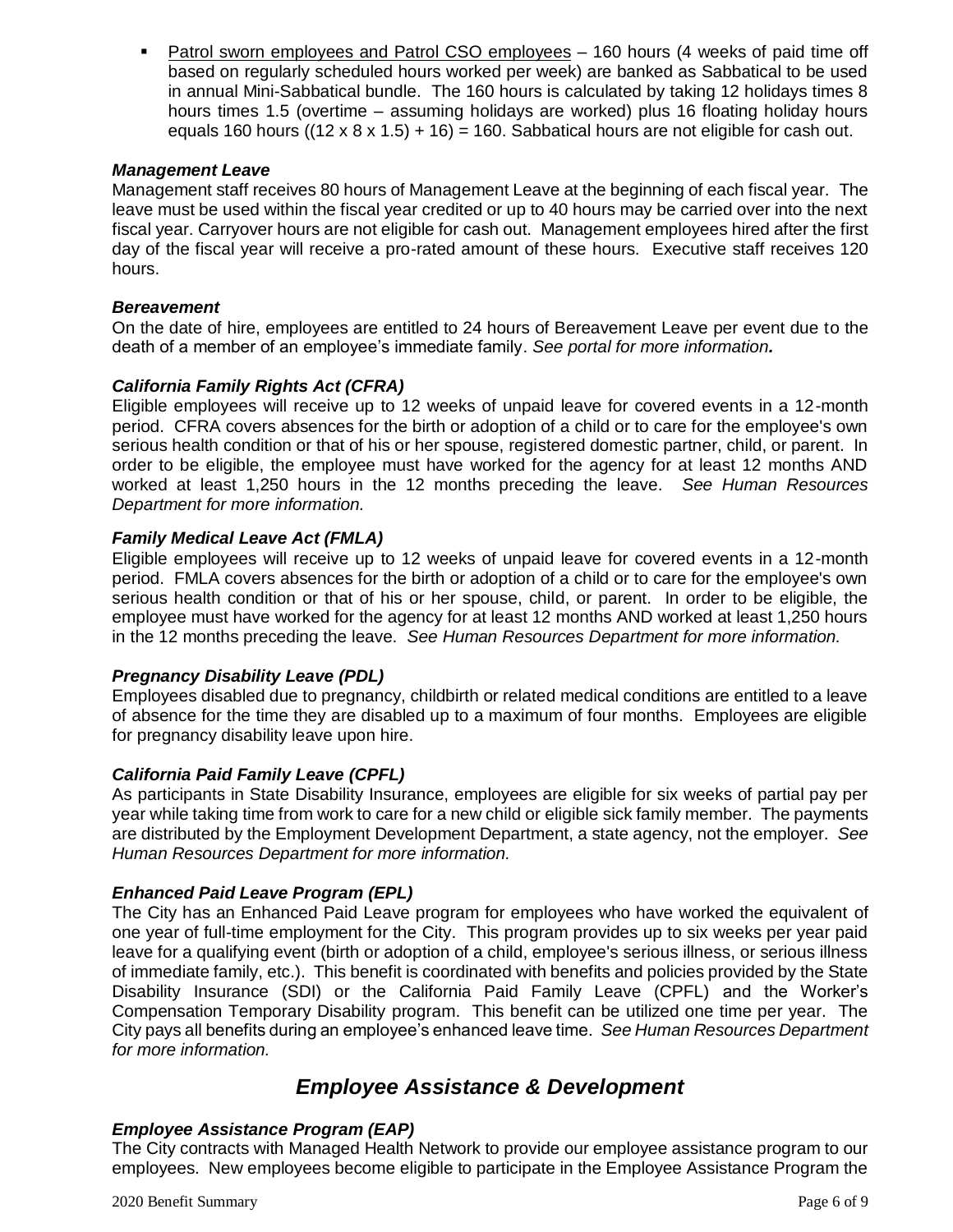first day of the month following the date of hire. Features of this program include eight (8) face-toface visits with a counselor per incident, plus a free initial assessment visit, short-term counseling, specialized provider network, and employee orientation, program materials, and training seminars. This benefit also offers a convenience service, which includes resource referrals for assistance with personal needs such as pet boarding, locating a trades-person, research travel information, house sitting and much more. The benefit is extended to cover employees and anyone living in their household (ex: in-laws, roommate, etc.).

#### **Managed Health Network - EAP**

\$3.64 per employee per month

#### *Tuition Reimbursement*

Regular full-time, part-time benefit eligible employees or any probationary employees receiving a positive 6-month evaluation are eligible to participate in the educational reimbursement program.

 Miscellaneous and sworn employees – This program provides up to \$1,500 per fiscal year for tuition and books on a reimbursement basis to encourage employees' continuing education efforts.

#### *Professional Development*

Professional development is available to all employees at the date of hire, but the frequency is contingent upon departmental budget allocation. The City encourages a variety of internal and external professional development training and opportunities for all levels of staff.

#### *Personal Computer/Technology Purchase Program*

New hires are eligible after a 6-month waiting period to participate in a no interest, up to \$2,500, two (2) year computer loan program offered through the City.

#### *Alternative Work Schedule*

The City offers a 9/80 alternative work schedule. Additional alternative work schedules have been developed for the Police Department.

#### *Management Benefits*

The City provides the following benefits to management personnel.

- **80 hours of Management Leave;**
- **5100,000 fully paid life insurance; and**
- Up to 3% City match contribution to deferred compensation program, up to the IRS limit

## *Executive Benefits*

The City provides the following benefits to executive management personnel.

- **120 hours of Management Leave;**
- **5100,000 fully paid life insurance; and**
- 5% City contribution to 401 (a) plan , up to the IRS limit

## *Voluntary Benefits Program*

In an effort to provide our employees with the best benefits possible, the City currently offers the following low-cost optional benefits.

## *AFLAC*

The City of Citrus Heights has contracted with AFLAC to allow employees to purchase insurance coverage that meets their specific needs at group rates through convenient payroll deductions. Employees may purchase additional coverage for Accident, Critical Illness, and Hospital plans. Employees have the ability to choose from several benefit levels to design their own plans. If you wish to participate in this benefit, please contact the Human Resources department to schedule a meeting with an AFLAC representative.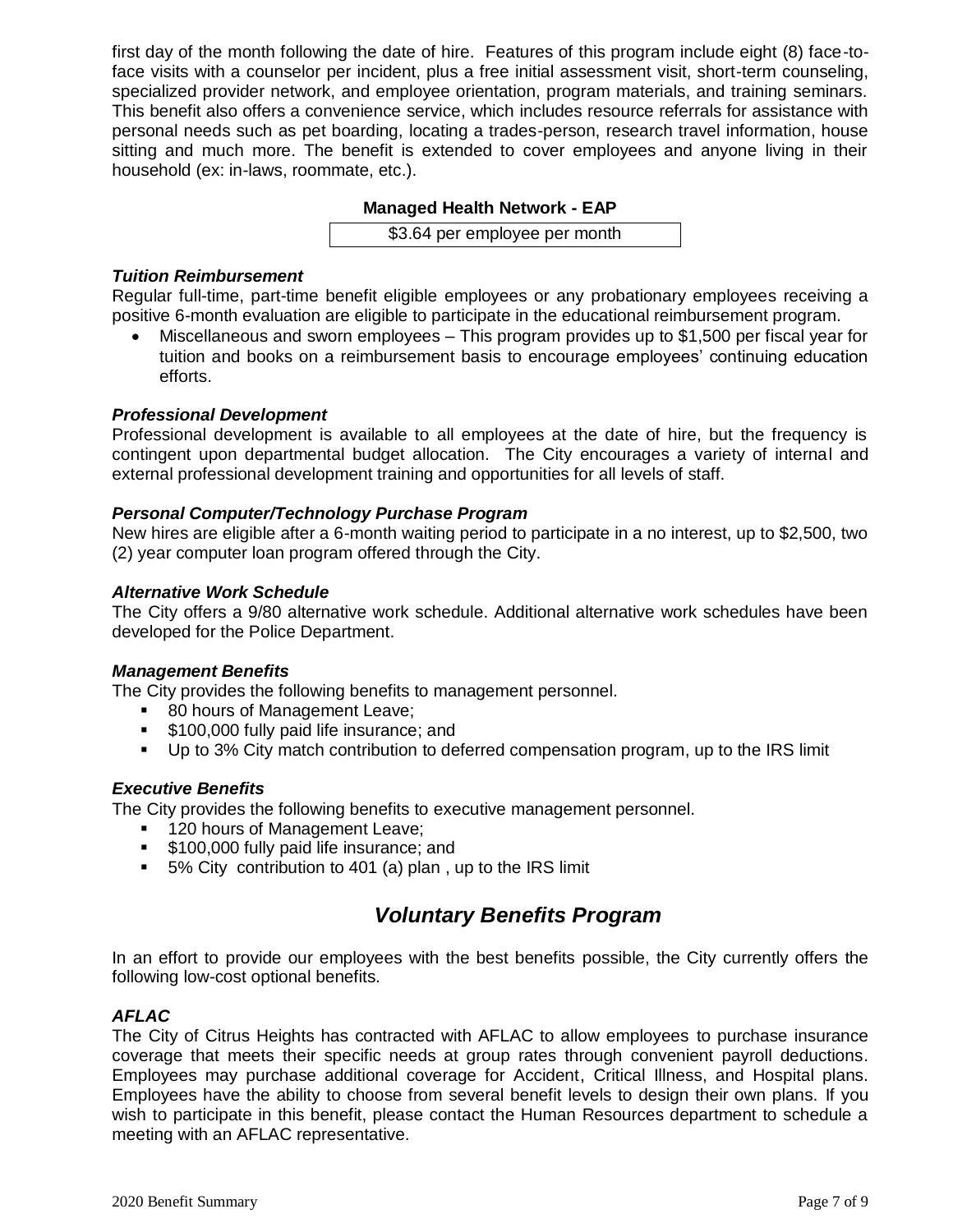## *Nationwide* ® *Pet Insurance*

As the nation's oldest and largest pet health insurance provider, Nationwide® has a proven track record of protecting pets—for life. Nationwide® Pet Insurance policy helps pay for the employee's pet treatments, surgeries, lab fees, X-rays, and much more. Employees are eligible to receive a 5% group discount, which applies to the base policy.

## *Uniform Benefit*

The City of Citrus Heights provides uniforms and uniform maintenance for positions required to wear uniforms. The value of this benefit will be reported to CalPERS as special compensation for eligible employees. Special compensation is included when determining the appropriate payroll deduction for the member contribution to CalPERS. Employees will be required to pay the appropriate member contribution rate to CalPERS for the Uniform Benefit via payroll deduction. **Note:** Employees subject to PEPRA guidelines (new CalPERS members hired after 01/01/2013) are not eligible for Uniform Benefit reporting to CalPERS.

The Uniform Benefit is determined by the employee's classification per the following table:

| <b>GROUP</b>                                                                                                                                                      | <b>ANNUAL</b> | <b>BI-WEEKLY</b> |
|-------------------------------------------------------------------------------------------------------------------------------------------------------------------|---------------|------------------|
|                                                                                                                                                                   |               |                  |
| Sworn – Officers                                                                                                                                                  | 806.00        | 31.00            |
| Sworn - Command                                                                                                                                                   | 806.00        | 31.00            |
| CSI/CSO/CODE                                                                                                                                                      | 494.00        | 19.00            |
| Records/Dispatch                                                                                                                                                  | 104.00        | 4.00             |
| <b>Animal Services Officers</b>                                                                                                                                   | 390.00        | 15.00            |
| Maintenance Worker I/II, Senior<br>Maintenance Worker,<br>Construction/Maintenance<br>Inspector I/II,<br>Construction/Maintenance<br><b>Inspection Supervisor</b> | 598.00        | 23.00            |
| Building Inspector I/II, Senior<br><b>Building Inspector</b>                                                                                                      | 598.00        | 23.00            |
| <b>Fleet Technician</b>                                                                                                                                           | 286.00        | 11.00            |

## *Police Department Specific Benefits*

There are specific benefits that are provided to police personnel only due to some of the differences in this occupational group. Applicable MOU language takes precedence in cases where the language between the benefit summary and the MOU differ.

## *Educational Incentive Pay*

The City will pay the following educational incentive pay for Police Officers and Police Sergeants:

- AA/AS Degree or equivalent 2.5% of base salary
- Intermediate POST 2.5% of base salary
- 
- BA/BS Degree 2.5% of base salary
- Advanced POST 2.5% of base salary
- (Maximum Incentive 10%)
- Additional Incentive for MA/MS Degree of 5% of base salary

\* Police Lieutenants will have a maximum education incentive of 7.5% and an additional incentive for MA/MS degree of 2.5%.